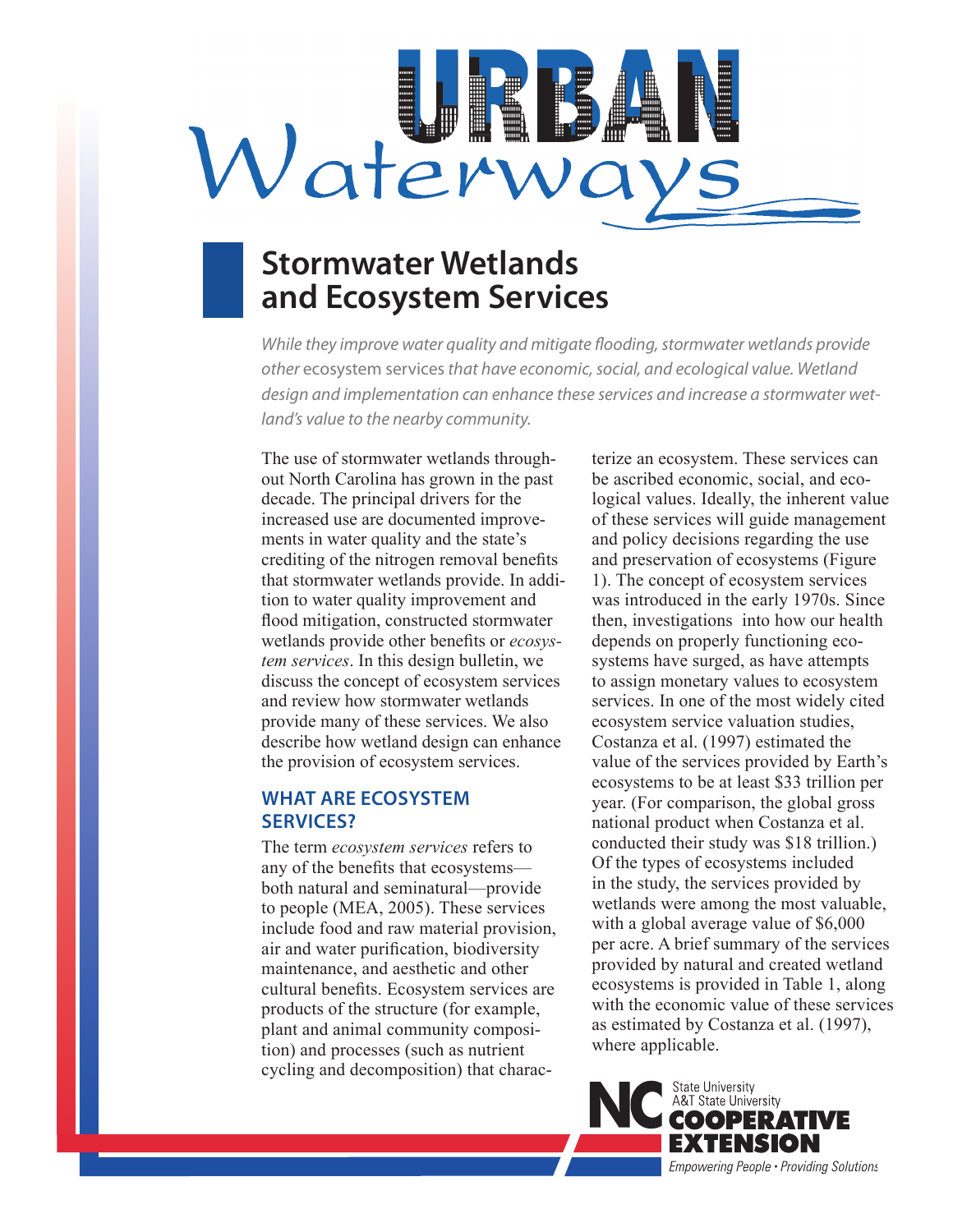

**Figure 1. Relationship between ecosystem services, structure, and processes, and their value in decision making** (Adapted from de Groot, 2002).

#### **Table 1. Ecosystem services provided by natural and created wetlands1**

| <b>Service</b>                                     | <b>Examples of Goods and Services Derived</b>                                                                                                                                                                                                                                                                                              | <b>Estimated value</b><br>(1994 US \$/ac <sup>-1</sup> yr <sup>-1</sup> ) <sup>a</sup> |
|----------------------------------------------------|--------------------------------------------------------------------------------------------------------------------------------------------------------------------------------------------------------------------------------------------------------------------------------------------------------------------------------------------|----------------------------------------------------------------------------------------|
| <b>REGULATION SERVICES</b><br><b>Water quality</b> |                                                                                                                                                                                                                                                                                                                                            |                                                                                        |
| <b>Erosion control and</b><br>sediment retention   | Sediment filtration and storage capabilities that prevent downstream migration of<br>sediment and improve downstream water quality.                                                                                                                                                                                                        | <b>NA</b>                                                                              |
| <b>Waste treatment</b>                             | Reduction of excess nutrient, organic, and metal loadings reduced through microbial<br>degradation and/or sorption to improve water quality. Reduction of runoff tempera-<br>ture via shading and water's heat capacity.                                                                                                                   | 1,690                                                                                  |
| <b>Nutrient cycling</b>                            | Reduction of nitrogen and phosphorus concentrations through denitrification and<br>biological uptake.                                                                                                                                                                                                                                      | <b>NA</b>                                                                              |
| <b>Hydrologic regulation</b>                       | Moderation of the rate, volume, and frequency of surface runoff to provide flood and<br>storm surge protection.                                                                                                                                                                                                                            | 1,860                                                                                  |
| <b>Climate regulation</b>                          |                                                                                                                                                                                                                                                                                                                                            |                                                                                        |
| Greenhouse gas<br>regulation                       | Maintenance of air quality and $CO_7$ /CH <sub>4</sub> balance (through C sequestration); regulation<br>of gases also influences climate effects.                                                                                                                                                                                          | 54                                                                                     |
| <b>Microclimate</b><br>regulation                  | Maintenance of a favorable climate (such as temperature, precipitation) for human<br>habitation, health, and cultivation.                                                                                                                                                                                                                  | <b>NA</b>                                                                              |
| <b>Soil formation</b>                              | Building of land surface through the accumulation of organic material in wetlands.                                                                                                                                                                                                                                                         | <b>NA</b>                                                                              |
| <b>HABITAT SERVICES</b>                            |                                                                                                                                                                                                                                                                                                                                            |                                                                                        |
| Refugia                                            | Maintenance of biological and genetic diversity through provision of suitable habitat<br>for resident or migratory plant and animal species. Includes the maintenance of<br>123<br>populations of commercially harvested species and biological pest control services.<br>This diversity forms the basis of many other ecosystem services. |                                                                                        |
| <b>PRODUCTION SERVICES</b>                         |                                                                                                                                                                                                                                                                                                                                            |                                                                                        |
| <b>Food production</b>                             | Production of fish, game, fruits for small-scale hunting/gathering or aquaculture.                                                                                                                                                                                                                                                         | 104                                                                                    |
| <b>Raw materials</b>                               | Production of trees, peat, and other biomass appropriate for lumber, fuel, or fodder.                                                                                                                                                                                                                                                      | 43                                                                                     |
| <b>INFORMATION SERVICES</b>                        |                                                                                                                                                                                                                                                                                                                                            |                                                                                        |
| <b>Recreation</b>                                  | Provision of opportunities for hunting, bird-watching, hiking, or other recreational uses.                                                                                                                                                                                                                                                 | 232                                                                                    |
| <b>Cultural</b>                                    | Provision of opportunities for noncommercial uses, including the use of wetlands<br>for school excursions/education and for scientific research. Aesthetic, artistic, and<br>357<br>spiritual values are also included.                                                                                                                    |                                                                                        |

<sup>1</sup>Adapted from Costanza et al., 1997, and de Groot, 2006)

2 Value estimates for each service taken from Costanza et al. (1997). A listing of NA for individual services indicates that a formal valuation of this service had not yet been conducted.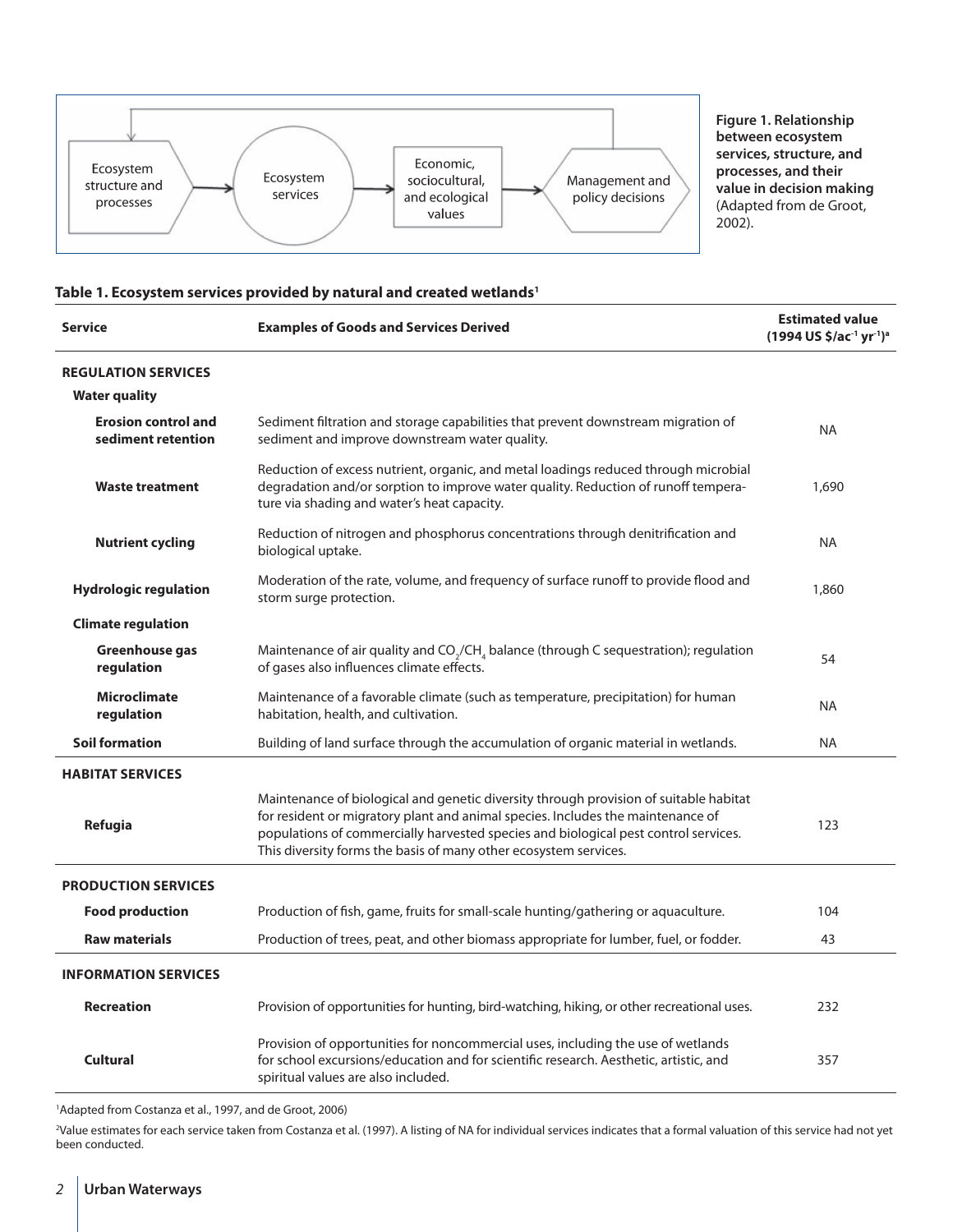# **ECOSYSTEM SERVICES AND STORMWATER MANAGEMENT**

As land is developed for residential and commercial use, its ability to provide ecosystem services diminishes. This is particularly evident in urban areas, which are characterized by reduced flood and climate regulation ability, poor air and water quality, and a loss of native biodiversity. Ecologically engineered stormwater best management practices (BMPs), however, can help to restore the landscape's ability to provide some of these services. Because many of the services provided by these engineered systems have tangible economic value, developers and municipalities alike can benefit by selecting stormwater practices based on the suite of ecosystem services they provide. Additionally, space limitations in urbanizing areas magnify the need to design stormwater BMPs that provide flows of multiple services – such as carbon sequestration, biodiversity, and recreation and education opportunities – in addition to runoff quantity and quality management.

# **STORMWATER WETLANDS AND ECOSYSTEM SERVICES**

Among stormwater BMPs, stormwater wetlands have the potential to provide a great quantity and quality of ecosystem services. Indeed, naturally-occurring and created wetland ecosystems made up the most valuable terrestrial ecosystem service providers included in Costanza et al.'s (1997) economic review. In the following sections, we describe how wetlands, and specifically constructed stormwater wetlands, have the potential to provide the regulation, habitat, production, and information services summarized in Table 1.

# **REGULATION SERVICES**

#### **Water treatment**

Water treatment services comprise perhaps the most widely recognized service provided by stormwater wetlands, and much of stormwater wetland design is geared to drive water quality benefits. As noted in Table 1, water-quality-related services include waste treatment, nutrient cycling, and erosion control via sediment and stormwater retention. Although naturally-occurring wetlands have provided water treatment services since the beginning of civilization, the use of constructed wetlands as low-cost alternatives to fossil-fuel-driven treatment technologies was not adopted in the United States until the 1970s for wastewater treatment and until the 1980s for stormwater treatment (Cappiella et al., 2008). In some NC communities, constructed stormwater wetlands have become one of the most, if not *the* most, common structural stormwater control practice. Wetlands remove and transform pollutants through a combination of physical, chemical, and biological processes. These complementary processes, which include sedimentation, filtration, adsorption, chemical precipitation, microbial transformation, and biological uptake, are summarized by Hunt and Doll (2000) in *Designing Stormwater Wetlands for Small Watersheds* (AG-588-2), a publication in the Urban Waterways series published by NC Cooperative Extension.

Nitrogen and other organic constituents are removed from runoff primarily through the work of bacteria and microfilms living in association with wetland plants and sediments. The unique juxtaposition of aerobic and anaerobic environments within wetland soils, combined with an abundant supply of organic material, creates an ideal environment for microbial denitrification. High removal rates for nitrate (80 percent) and total nitrogen (60 percent) have been observed from stormwater wetland systems in North Carolina (Hathaway and Hunt, 2010). Substantial phosphorus removal and total suspended sediment (TSS) removal by stormwater wetlands have also been documented. Recently, researchers investigated runoff temperature reductions by stormwater wetlands, a service particularly beneficial in the state's trout-sensitive watersheds (Jones and Hunt, 2010). Ranges of reported pollutant concentration removal rates are displayed in Table 2 to demonstrate a stormwater wetland's capacity to treat stormwater for a variety of pollutants. A wetland's ability to mitigate nutrient loads (nitrogen plus phosphorus) is the principal reason for the use of constructed wetlands in North Carolina.

#### **Table 2. Range of reported removal rates for stormwater wetlands with emergent vegetation (from Cappiella et al., 2008)**

| <b>Pollutant</b>       | 25 <sup>th</sup><br>percentile | <b>Median</b> | 75 <sup>th</sup><br>percentile |
|------------------------|--------------------------------|---------------|--------------------------------|
| Total suspended solids | 45                             | 70            | 85                             |
| Total phosphorus       | 15                             | 50            | 75                             |
| Soluble phosphorus     | 5                              | 25            | 55                             |
| Total nitrogen         | $\Omega$                       | 25            | 55                             |
| Organic carbon         | $\Omega$                       | 20            | 45                             |
| Total zinc             | 30                             | 40            | 70                             |
| Total copper           | 20                             | 50            | 65                             |
| <b>Bacteria</b>        | 40                             | 60            | 85                             |
| Hydrocarbons           | 50                             | 75            | 90                             |
| Trash/debris           | 75                             | 90            | 95                             |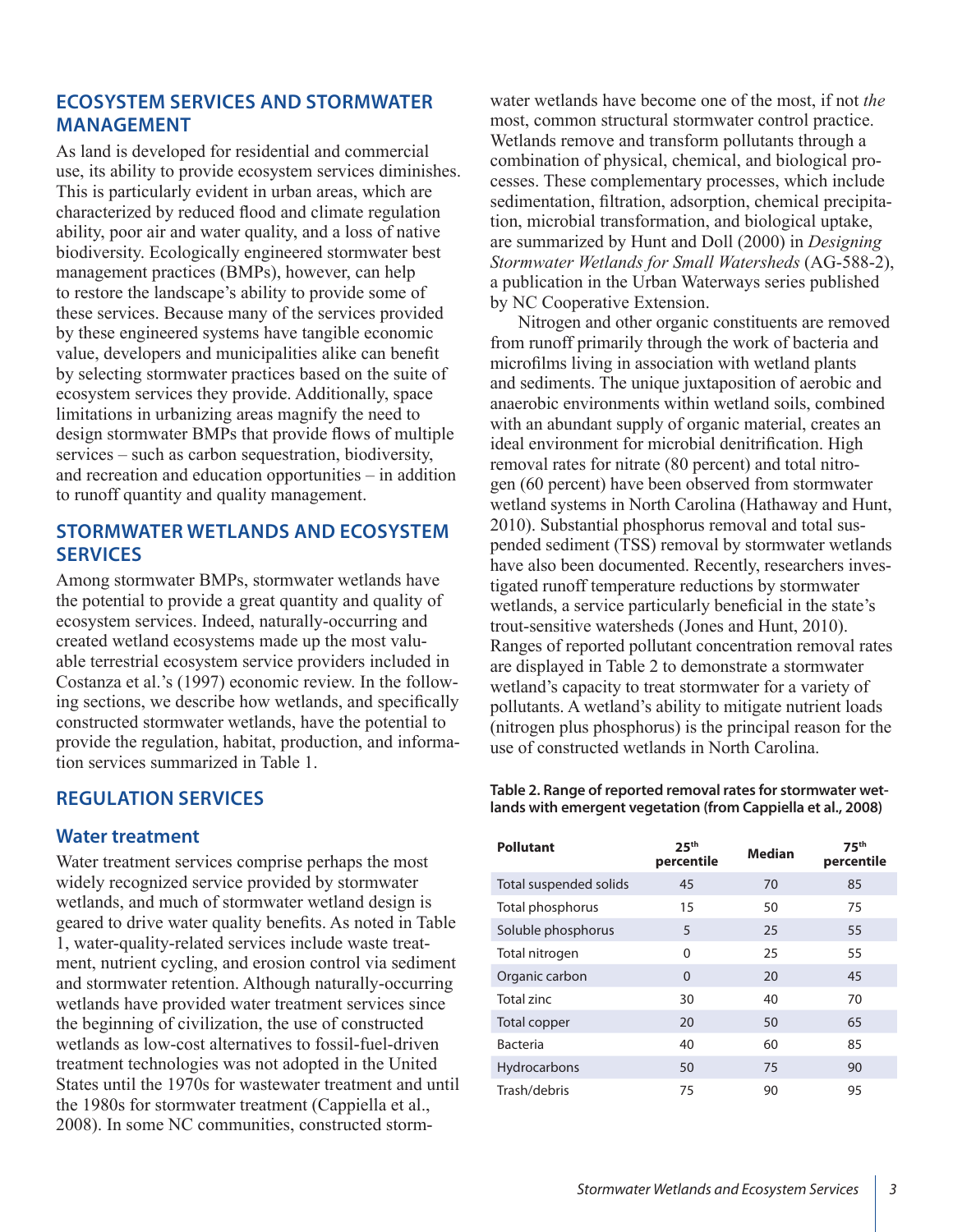The water quality benefits provided by a wetland are influenced by many environmental factors; however, the wetland's design also plays a major role in the system's pollutant removal capacity. Cappiella et al. (2008) stress the importance of the following design parameters in determining water quality benefits: the wetland's size relative to the target water quality volume, the surface area to volume ratio, the length of the internal flowpath, and the inclusion of a forebay. These parameters can be controlled by the designer to some extent and should be considered in the design of stormwater wetlands.

# **Hydrologic regulation**

Due to the history of hurricane activity in North Carolina, residents here are familiar with the need for hydrologic regulation. Hydrologic regulation services include the regulation of the peak rate, volume, and frequency of surface runoff from the landscape. Researchers have identified the substantial flood control services provided by naturally-occurring wetlands within urban areas. For example, the U.S. Army Corps of Engineers opted to purchase floodplain wetlands along the Charles River to protect the city of Boston from flooding after determining that flood damages could increase by \$17 million per year if the wetlands in the river basin were drained and disconnected from the river (Mitsch and Gosselink, 2007). Although smaller in scale than a corridor of floodplain wetlands, individual stormwater wetlands also serve to regulate the flashy hydrology of urban areas to some extent. This is typically accomplished through peak rate control; stormwater wetlands are usually designed to reduce peak runoff flow rates by temporarily storing a design runoff volume (typically from that of a 1-inch rainfall event) and slowly releasing it over a 48-hour period (see Hunt and Doll, AG-588-2, for more design details). Research shows that stormwater wetlands effectively reduce peak flow rates. For example, Line et al. (2008) reported median peak flow reductions of 99 and 97 percent for two stormwater wetlands in North Carolina.

Although the peak runoff rate can be controlled solely by providing an adequate storage volume and properly sized outlet orifice, runoff volume and frequency control also rely upon evapotranspiration (ET) and infiltration between runoff events. While ET can represent a major outflow pathway in stormwater wetlands, infiltration losses are often small due to high water tables or underlying soils that are compacted during construction to prevent the wetland from drying out. Consequently, surface flow wetlands are generally not considered as part of the low impact development (LID) tool palette, which emphasizes the use of

infiltration-based stormwater practices. Still, depending on site and climatic conditions, stormwater wetlands can appreciably reduce the volume of runoff leaving a site. For example, a stormwater wetland in North Carolina's sandy coastal area reduced runoff volumes by 54 percent over a 10-month monitoring period (Lenhart and Hunt, 2011).

#### **Climate regulation**

**Microclimate.** Wetlands can play an important role in climate regulation at a local scale and may also contribute to climate regulation on a global scale. Climate regulation at the local scale is of particular interest in urban areas, where urban heat island effects may raise the temperature by as much as  $5^{\circ}F(3^{\circ}C)$ . Although this service has not been adequately quantified, the potential cooling effects of stormwater wetlands and other green infrastructure have been acknowledged (Bolund and Hunhammar, 2007). The primary mechanism through which stormwater wetlands may regulate the urban microclimate is ET, which occurs in both the open-water and vegetated areas of stormwater wetlands. This process consumes a great deal of heat energy, thus helping to regulate temperatures during the summer.

**Global climate and carbon sequestration.** Wetlands are also widely recognized for their role in regulating carbon dioxide  $(CO_2)$  and methane  $(CH_4)$ , two greenhouse gases implicated as main drivers of global climate change. Wetland vegetation removes  $CO<sub>2</sub>$  from the atmosphere and stores it in above- and belowground tissues. When this vegetation dies, the saturated conditions typical of wetland soils create an anaerobic environment in which organic matter decomposition proceeds at a relatively slow rate, thus promoting a buildup of carbon in the soil. Through the ongoing processes of carbon accumulation and subsequent burial, naturally-occurring wetlands hold massive soil carbon stores, representing the largest component of the earth's terrestrial biological carbon pool, although they occupy less than 8 percent of the earth's surface (Mitsch and Gosselink, 2007). These functions could be heavily valued in the future with the coming of a carbon market and could provide another means for developers, landowners, and others in North Carolina to gain economic value from wetlands.

Saturated soil conditions also promote the generation of  $CH_4$ , a potent greenhouse gas.  $CH_4$  is produced when anaerobic bacteria degrade organic matter, particularly after supplies of more energetically favorable electron acceptors, such as nitrate, manganese, iron, and sulfate, have been exhausted. Although methanogenic bacteria decompose organic matter slowly, significant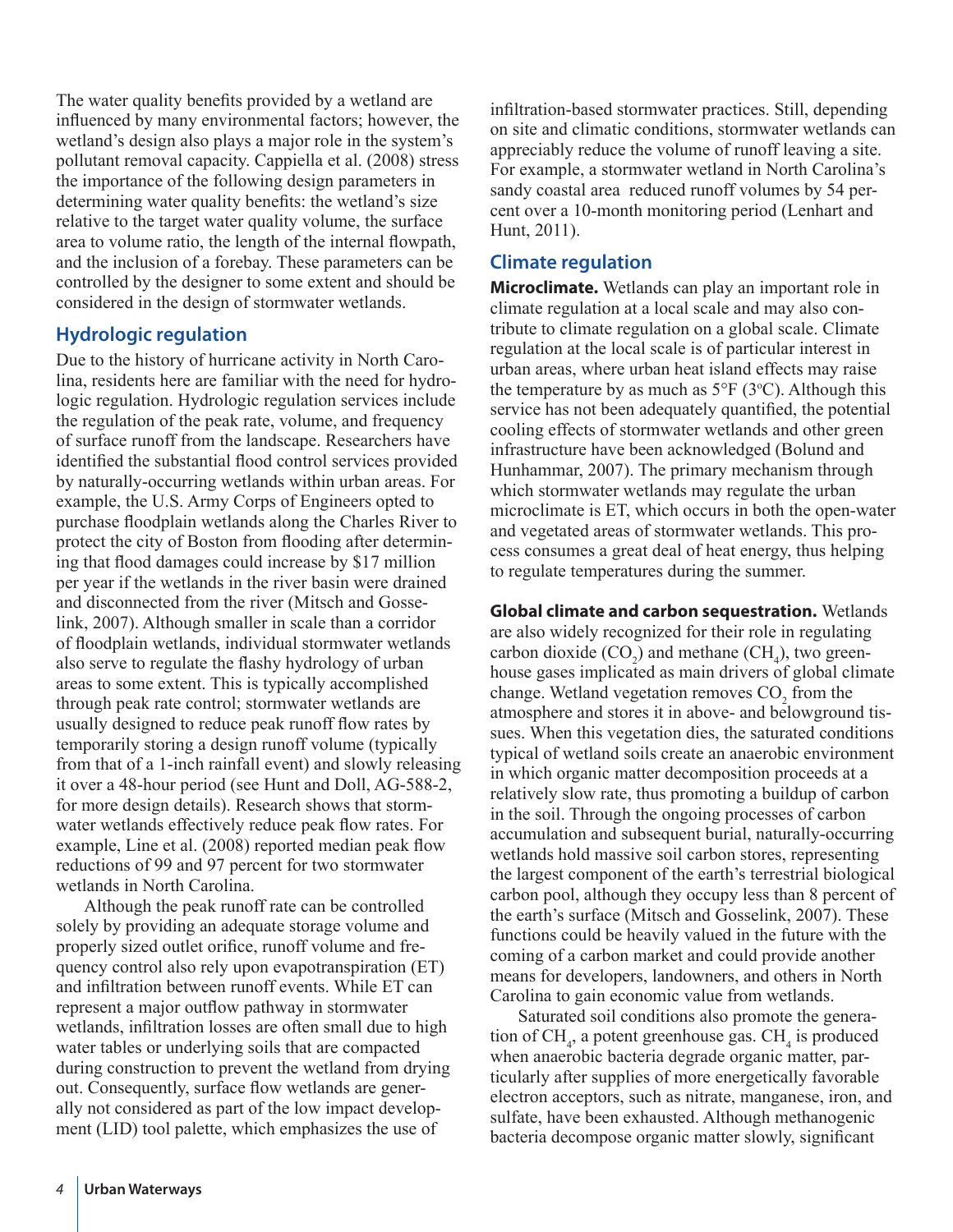quantities of methane can be evolved; when rice paddies are included, wetlands are estimated to account for about 30 percent of global methane emissions (Mitsch and Gosselink, 2007).

The balance between carbon sequestration and methane production by a wetland is difficult to quantify, and few researchers have attempted to do so. This is particularly true of constructed stormwater wetlands, for which carbon sequestration potential is just beginning to be considered. Despite the lack of quantitative data, stormwater wetlands have the potential to act as net carbon sinks. The U.S. Geological Survey (USGS) has documented significant quantities of carbon capture by wetlands constructed along the Sacramento-San Joaquin River Delta in a pilot "carbon farming" project (USGS, 2009). Though not specific to stormwater wetlands, carbon sequestration rates by created and restored wetland systems have ranged from 2.7 to 4.5 tons acre<sup>-1</sup> year<sup>-1</sup> (Anderson and Mitsch, 2006; Euliss et al., 2006). Other authors have noted that the carbon accumulation capacity of constructed wetlands can be high, particularly as the vegetation is establishing (Mitsch and Gosselink, 2007). Nutrient and sediment loads delivered to stormwater wetlands in urban runoff may also serve to promote carbon sequestration. Nutrients promote the growth of a productive, carbon-capturing plant community while potentially limiting methane production by encouraging the growth of denitrifying bacteria over methanogenic bacteria (Stadmark and Leonardson, 2005). Sediment deposition accelerates the burial of carbon sequestered in wetland soils while presenting the opportunity to capture carbon present in sediments washed from the landscape (McCarty et al., 2008).

# **Air quality regulation**

Air quality is a concern in urban and urbanizing areas, especially where transportation and other activities contribute to air pollution. The effect of green infrastructure, particularly trees, on air quality in urban areas is receiving increased attention. The main process by which vegetation improves air quality is through physical filtering pollutants from the air, though local climatic changes caused by vegetation can also impact air quality. For example, model simulations by Taha (1997) indicated that if tree cover in the Los Angeles area were increased by 2 percent, the cooling effect would slow photochemical reactions and ozone production such that ambient air quality standards for ozone during peak smog conditions would be exceeded 14 percent less frequently. The air quality benefits of wetlands have not been quantified; however, a survey of urban land uses indicated that urban wetlands have the potential to provide this service (Bolund and Hunhammar, 2007).

The potential for stormwater wetlands to improve air quality by filtering particulates will depend on the types of vegetation in the wetland and the ratio of vegetated area to open water.

# **HABITAT SERVICES**

Wetlands provide habitat for a wide variety of plant and animal species, including fish, birds, amphibians, and aquatic invertebrates. Nearly all freshwater fish depend on wetlands for some part of their life cycle, often laying their eggs in a wetland's slower moving waters during spring flooding cycles (Mitsch and Gosselink, 2007). Coastal wetlands provide valuable nursery habitat for many saltwater species, a number of which are commercially harvested (MEA, 2005). Wetlands are a major provider of habitat for birds; nearly a third of North America's total resident bird population relies on wetlands for some part of its life cycle (Kadlec and Knight, 1996).

Researchers have reported that stormwater wetlands provide habitat services when designed properly and support diverse bird (Duffield, 1986), aquatic macroinvertebrate, and vegetative communities (Jenkins and Greenway, 2007) (Figure 2). However, because stormwater wetlands serve to accumulate contaminants from the urban landscape, some have questioned the value of the wildlife habitat these ecosystems provide. Sparling et al. (2004) investigated the effects of contaminant exposure on red-winged blackbirds nesting in stormwater wetlands near Washington, DC. They found that the hatching success of stormwater wetland blackbird populations compared favorably to national averages, although zinc concentrations were elevated in the tissues of birds inhabiting wetlands in industrial areas. The authors concluded that the benefits of the habitat provided by stormwater wetlands likely outweighed the negative impacts of contaminant accumulation in wildlife and that the habitat provided by stormwater wetlands may be especially valuable in urban areas where such habitat is scarce. However, the long-term effects of stormwater contaminant exposure on other wetland biota have yet to be explored.

Wetland habitat provision is crucial as the biological and genetic diversity maintained within a wetland forms the basis for most of its other ecosystem services (de Groot, 2002). For instance, a diverse plant community may contribute to improved water treatment services (Engelhardt and Ritchie, 2001; Line et al., 2008) and increase the stormwater wetland's resilience to environmental stressors, such as pollutant pulses, extreme climatic events, or disease (Hansson et al., 2005). The fish and macroinvertebrate populations supported by a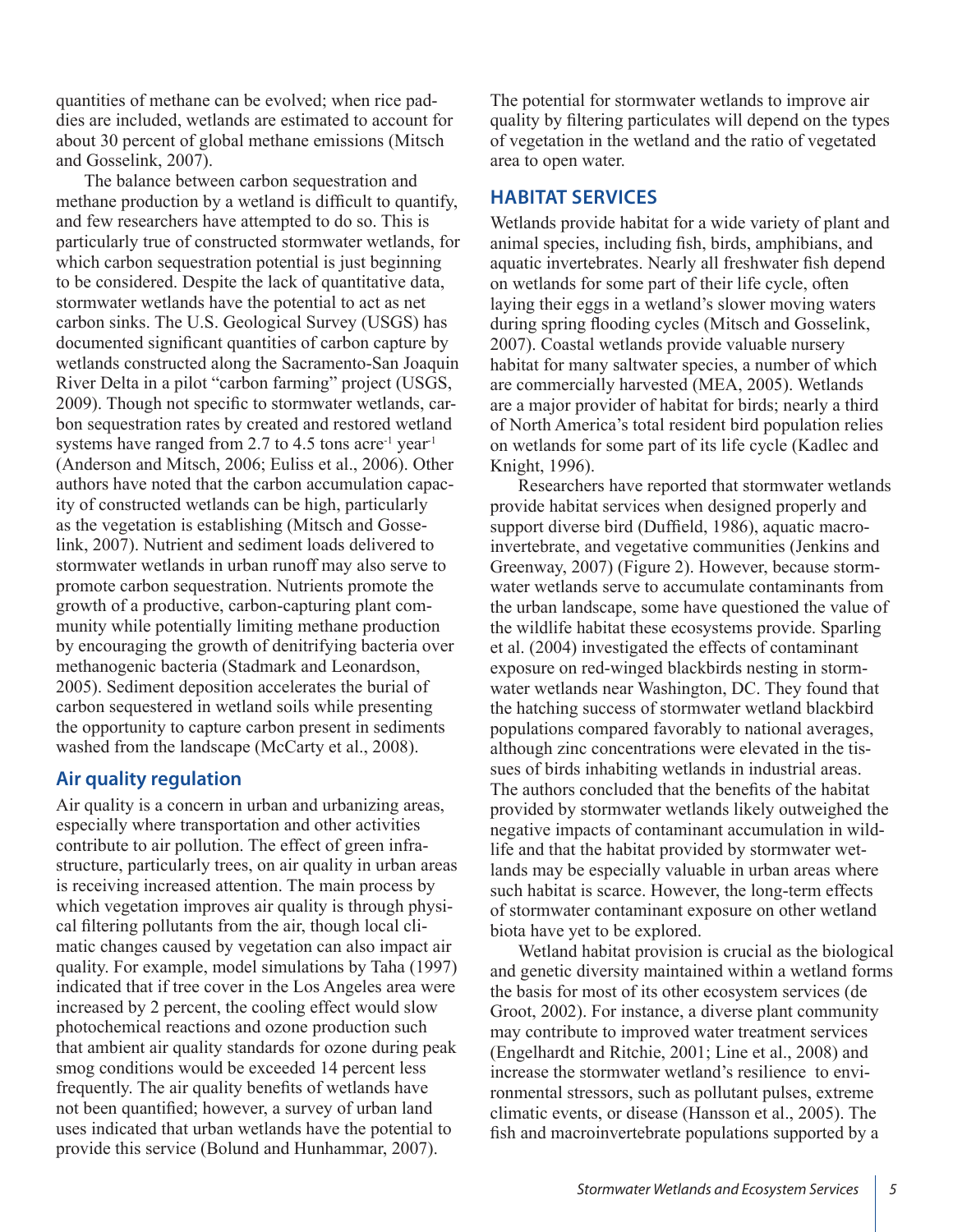

**Figure 2. Stormwater wetlands can support a diverse vegetative community, as well as animals such as frogs and green herons and insects such as dragonflies.**



stormwater wetland also provide a form of biological pest control to manage mosquito populations. Stormwater wetlands across North Carolina have been found to support populations of mosquitofish (*Gambusia affinis*), as well as aquatic macroinvertebrates such as water boatman, backswimmers, and dragonfly larvae, all of which prey voraciously on mosquito larvae (Hunt, Apperson, and Lord, 2005, AG-588-4). The extent to which each stormwater wetland provides habitat for terrestrial and aquatic organisms depends largely upon its location within the urban landscape and its connectivity with other natural ecosystems.

# **PRODUCTION SERVICES**

Many of the plants and animals present in wetland ecosystems can potentially provide beneficial consumptive uses to people, such as food and raw materials. Ducks, geese, and other waterfowl supported by wetland ecosystems comprise an important part of the hunting industry. The fishing industry also relies heavily on the provisioning services of wetlands; in 1998, the harvest of wetland-dependent saltwater fish and shellfish totaled nearly \$950 million (Mitsch and Gosselink, 2007). Naturally-occurring wetlands also produce an abundance of plant species valued for timber, such as bald cypress, tupelo, and oaks. Stormwater wetlands generate many of the same provisioning services, though the urban context in which they are located and the perceptions of local citizens may limit the practicality of harvest. However, there are possibilities. Beavers and muskrats, which are often considered nuisances in stormwater wetlands, could be treated as a resource by harvesting them for their pelts. Likewise, geese, which are notorious for eating young wetland vegetation, could also be harvested as a food source. Most stormwater wetlands support productive herbaceous vegetative communities that hold potential as sources of energy, fiber, and other commodities, though this potential has not been widely explored in the United States (Mitsch and Gosselink, 2007). Many wetland plants are also edible and include species found abundantly in stormwater wetlands, such as duck potato (*Sagitaria latifolia*), cattails (*Typha* spp.), and blackberries. However, contaminant accumulation in wetland sediments may limit the value of food production services by stormwater wetlands (Deng et al., 2004). Until further research is conducted, it is probably not wise to consume plants, particularly root tissues, in direct contact with wetland sediments. The ornamental value of some stormwater wetland plants, such as water lilies (*Nymphaea odorata*), has yet to be exploited as well.

# **INFORMATION SERVICES**

Information services contribute to our well-being by providing information about places for recreation, education, and aesthetic experiences as well as opportunities for reflection, spiritual enrichment, and even artistic inspiration (de Groot, 2006). Stormwater wetlands are particularly well-suited to provide information services as they are located near residential areas and schools and are often easily accessible. Increasingly, stormwater wetlands are being integrated into urban landscapes to provide recreational and aesthetic amenities to the surrounding community (Figure 3). For instance, walking trails, boardwalks, and wildlife viewing areas can be maintained around and through stormwater wetlands to provide hiking and bird-watching opportunities. Edu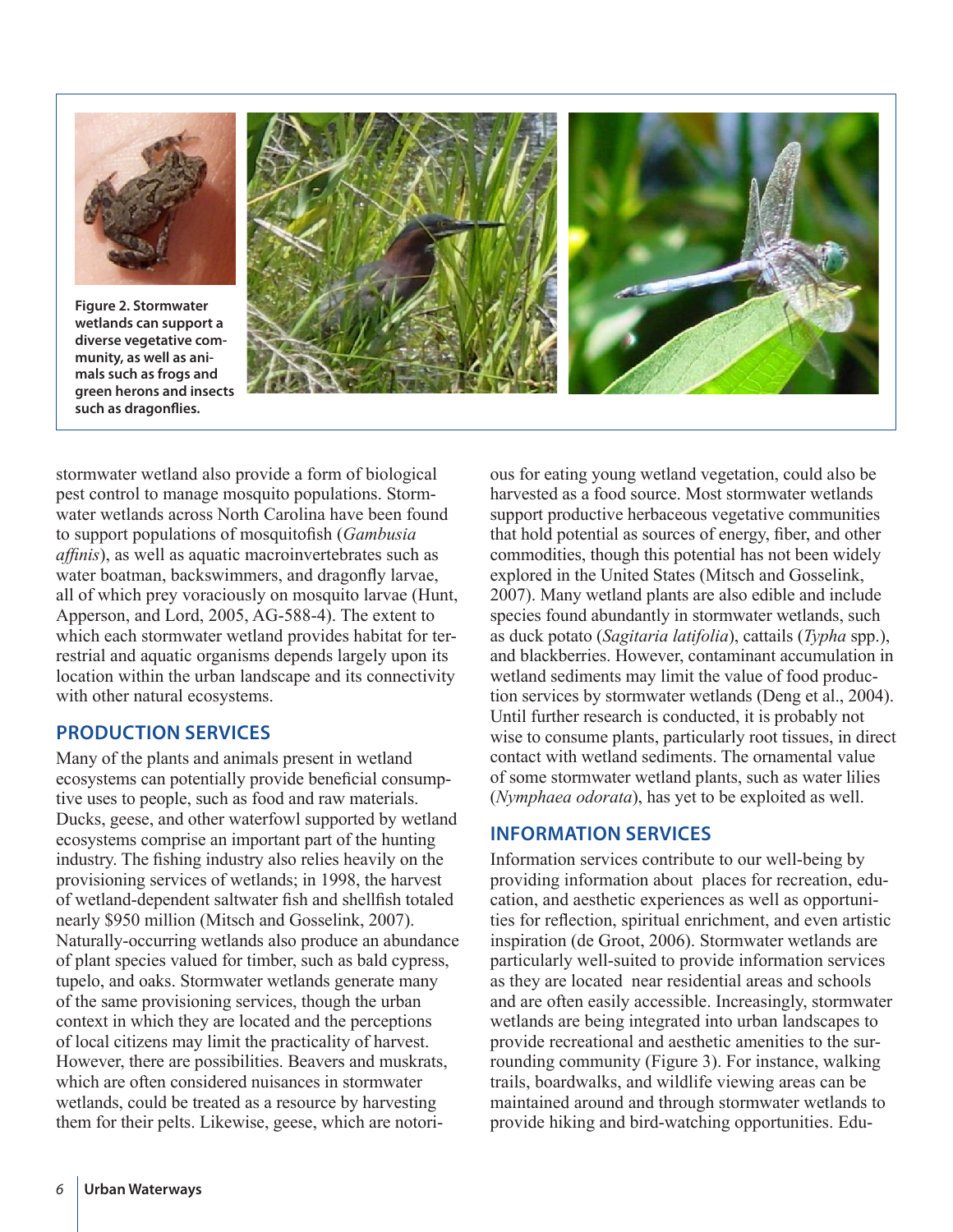cational signs can also be placed around stormwater wetlands to inform the public of the wetlands' regulating, habitat, and provisioning services.

Communicating the value of stormwater wetlands as recreational and aesthetic amenities can help improve the overall public perception of these water treatment systems (Adams et al., 1984). The value of recreational and aesthetic services can also translate to economic benefits, particularly for developers. The EPA found that homebuyers were willing to pay up to \$18,000 more for lots adjacent to aesthetically designed stormwater wetlands and wet ponds (USEPA, 1995).

inundation. Repeated wetting and drying of the areas designed to be temporarily inundated can help facilitate nutrient cycling, especially with respect to phosphorus mineralization (Bazter and Sharitz, 2006). Wetting and drying cycles can also affect carbon sequestration. Altor and Mitsch (2008) reported that alternating wet and dry cycles reduced methane emissions from a created wetland system when compared to maintaining a steady flow hydrology. Hydrologic pulsing effects were especially pronounced in deeper, open-water areas from which methane emissions are generally higher and carbon accumulation rates lower as compared to shallower,

**Figure 3. Incorporating walking trails, picnic areas, and educational signs (such as these in Charlotte, NC) enhances the value of the information services provided by stormwater wetlands.**





vegetated regions (Anderson and Mitsch, 2006). Thus, managing the hydroperiod of stormwater wetlands by incorporating hydrozones could also improve carbon sequestration services. Hunt, Apperson, and Lord (2005, AG-588-4) advise incorporating these zones so that multiple permanent

# **DESIGNING STORMWATER WETLANDS FOR ECOSYSTEM SERVICES**

Ultimately, the design of any stormwater wetland system will depend on project objectives and local site constraints. Fortunately, many of the services described above are not mutually exclusive, so a designer can design a system to provide multiple ecosystem services. Because the biological and genetic diversity of an ecosystem underpin many of the services it generates, promoting vegetative diversity through design and construction practices also supports ecosystem services. The following sections describe design elements that can enhance biodiversity, and thus ecosystem service provision, by stormwater wetlands.

#### **Internal wetland zones**

Hunt et al. (2007, AG-588-12) describe several different hydrologic zones that can be created within stormwater wetlands, which include deep pools, transition, shallow water, temporary inundation, and upper bank areas. Including these hydrozones in stormwater wetlands will encourage the establishment of a diverse community of floating and emergent macrophytes, rushes, and sedges that are adapted to varying degrees and frequencies of

pools are distributed throughout the wetland. Doing so will help promulgate wetland pest control by providing habitat for mosquito predators (such as *Gambusia* spp.) throughout the wetland. Distributing deep pool refugia throughout the wetland also enables these predators to more rapidly recolonize shallow water areas following drought.

# **Plant selection**

Wetland designers can also encourage vegetative diversity and the development of other ecosystem services through the planting scheme. Selecting flowering plants such as pickerelweed (*Pontedaria cordata*) adds aesthetic appeal while attracting mosquito predators such as dragonflies and damselflies, which deposit their eggs into wetland waters. The potential provisioning services of wetland plants can also be considered when selecting vegetation.

# **Soil amendments**

Although wetland soils are generally rich in organic carbon, the subsoils in which stormwater wetlands are typically constructed are limited in organic materials. Amending wetland substrates with topsoil or other sources of organic matter at construction will help plants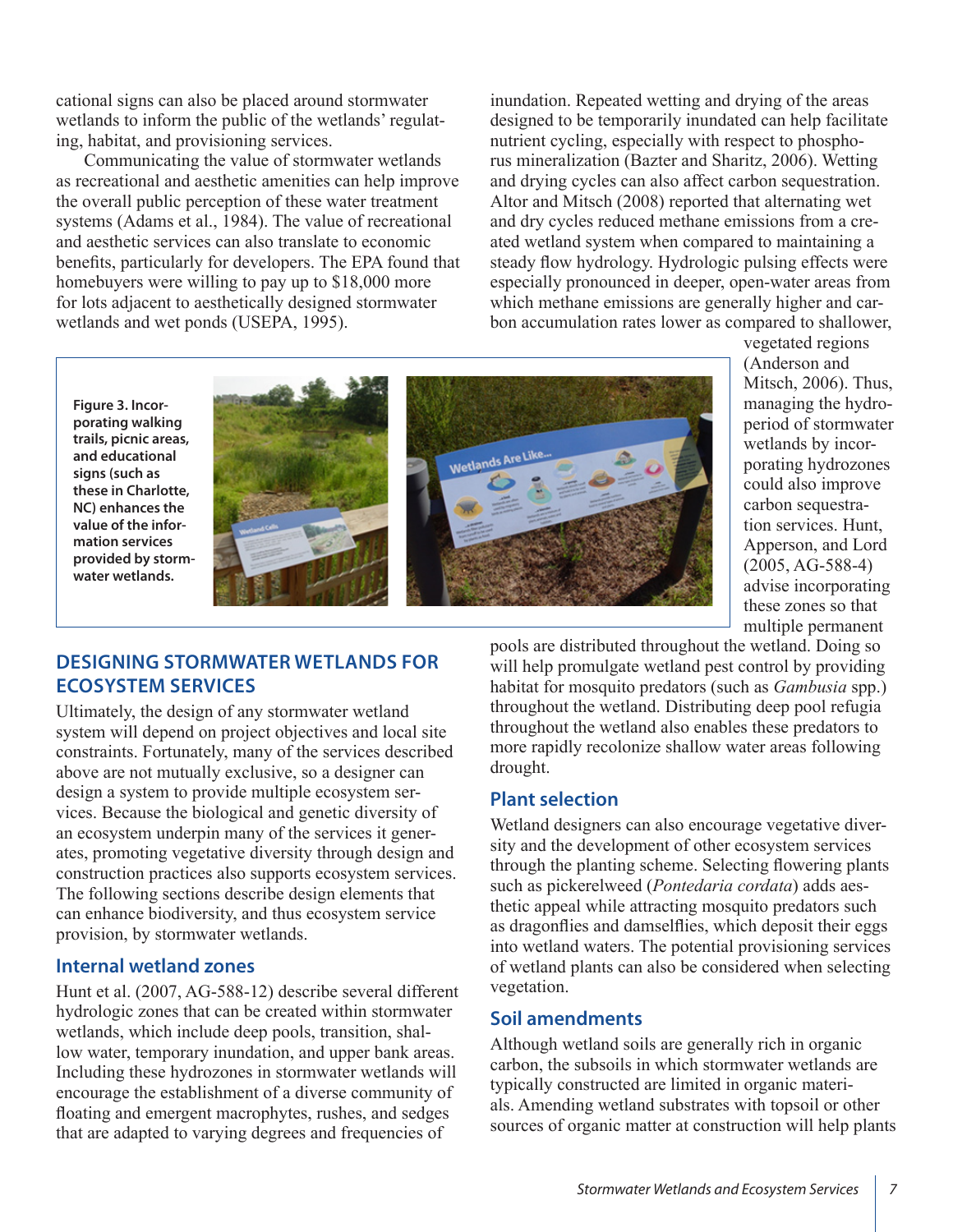establish while also providing the organic fuel needed to drive denitrification for runoff treatment. In addition to providing vital carbon sources, topsoil can also enhance vegetation development and diversity through the seedbank and mycorrhizal bacteria already present in the soil (Burchell et al., 2007; Cappiella et al., 2008).

# **Adjustable outlet structure**

One challenge to maintaining a diverse vegetative community in stormwater wetlands is the drastic water level fluctuations these systems experience during storms. As reviewed by Cappiella et al. (2008), multiple studies have shown that water level fluctuations greater than 8 to 10 inches above the normal water surface elevation lead to declines in species diversity and richness. Such water level fluctuations can be particularly detrimental to newly planted vegetation. Hunt et al. (2007, AG-588- 12) suggest limiting the water level fluctuation to no more than 4 to 6 inches during the first growing season. Initial results from plant diversity and density surveys of stormwater wetlands throughout North Carolina indicate that maximum water level fluctuations of less than 6 inches are more likely to support a diverse plant community.

An adjustable outlet structure can help to minimize water level fluctuations until wetland plants are established. Incorporating flashboard risers allows the ponding depth to be adjusted, as described by Hunt et al. (2007). Their *Stormwater Wetland Design Update*  (AG-588-12) provides design guidance for outlet structures. Further construction guidance for these systems is provided by Burchell et al. (2010) in *Stormwater Wetland Construction Practices* (AG-588-13).

# **SUMMARY**

Naturally-occurring wetlands are recognized as one of the world's most valuable ecosystems by virtue of the free services they provide to society, including water treatment; flood and greenhouse gas regulation; biodiversity maintenance; food and raw material production; and recreational, educational, and aesthetic experiences. Though currently designed for runoff treatment in North Carolina and, to some degree, flood regulation, stormwater wetlands may provide many of the other services provided by naturally-occurring wetlands. Because they are generally located in urban areas, stormwater wetlands have the potential to provide air and microclimate regulation services. This potential in particular merits further investigation by researchers and others involved in stormwater mitigation. Carbon sequestration by

stormwater wetlands is another area for future exploration with potential economic benefits for developers and NC municipalities through the carbon market.

The types of ecosystem services provided by a stormwater wetland will partly depend on its design. Current design guidance, particularly including various hydrozones and maintaining maximum water level fluctuations to less than 6 inches while vegetation is establishing, will encourage a more diverse community of wetland vegetation. Much of the literature points to this diversity as a driver for providing other ecosystem services.

# **REFERENCES**

- Adams, L. W., L. E. Dove, and D. L. Leedy. 1984. Public attitudes toward urban wetlands for stormwater control and wildlife enhancement. *Wildlife Society Bulletin 12*(3):299–303.
- Altor, A. E. and W. J. Mitsch. 2008. Pulsing hydrology, methane emissions and carbon dioxide fluxes in created marshes: a 2-year ecosystem study. *Wetlands 28*(2): 423-438.

Anderson, C. J. and W. J. Mitsch. 2006. Sediment, carbon, and nutrient accumulation at two 10-year-old created riverine marshes. *Wetlands 26*: 779-792.

Batzer, D. P. and R. R. Sharitz. 2006. *Ecology of Freshwater and Estuarine Wetlands*. London, England: University of California Press, Ltd.

- Bolund, P. and S. Hunhammar. 1999. Ecosystem services in urban areas. *Ecological Economics 29*(2): 293-301.
- Burchell, M. R., R.W. Skaggs, C. R. Lee, S. Broome, G. M. Chescheir, and J. Osborne. 2007. The role of substrate organic matter in improving nitrate removal efficiency in surface flow constructed wetlands. *Journal of Environmental Quality 36*(1):194-207.
- Cappiella, K., L. Fraley-McNeal, M. Novotney, and T. Schueler. 2008. *Article 5: The Next Generation of Stormwater Wetlands*. Center for Watershed Protection. Online: http://www.cwp.org/Resource\_Library/ Center\_Docs/special/wetlands/articles/WetlandsArticle5.pdf.
- Costanza, R., R. d'Arge, R. de Groot, S. Farber, M. Grasso, B. Hannon, K. Limburg, S Naeem, R. O'Neill, J. Paruelo, R. Raskin, P. Sutton, M. van den Belt. 1997. The value of the world's ecosystem services and natural capital. *Nature 387*: 253-260.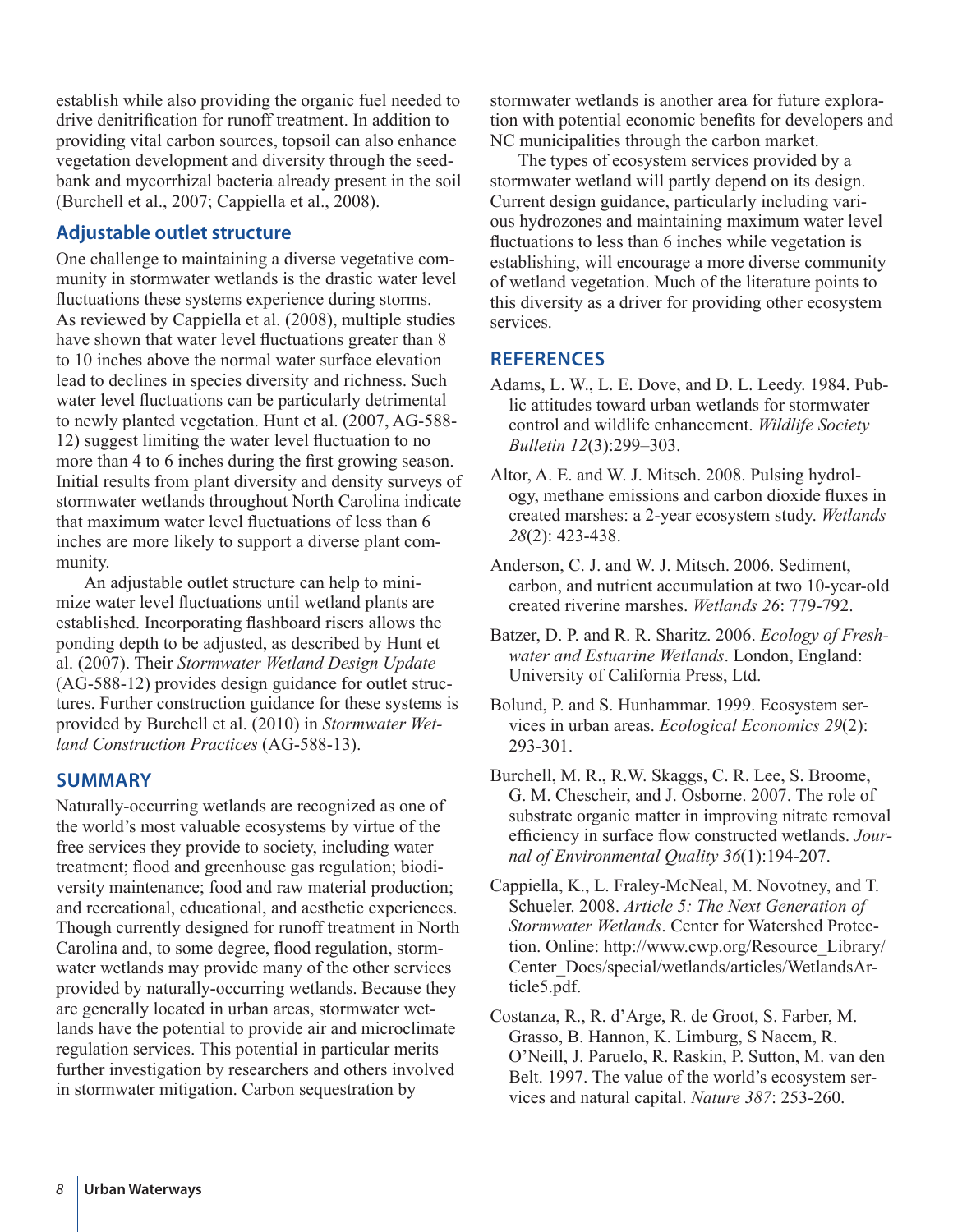de Groot, R.S., Wilson, M.A., and Boumans, R.M. 2002. A typology for the classification, description and valuation of ecosystem functions, goods and services. *Ecological Economics 41*: 393-408.

de Groot, R.S. 2006. Function-analysis and valuation as a tool to assess land use conflicts in planning for sustainable, multi-functional landscapes. *Landscape and Urban Planning 75*(3-4): 175-186.

Deng, H., Z. H. Ye, and M. H. Wong. 2004. Accumulation of lead, zinc, copper and cadmium by 12 wetland plant species thriving in metal-contaminated sites in China. *Environmental Pollution 132*(1): 29-40.

Duffield, J. M. 1986. Waterbird use of an urban stormwater wetland system in Central California, USA. *Colonial Waterbirds 9*(2): 227-235.

Hansson, L. A, C. Bronmark, P. Anders Nilsson, K. Abjornsson. 2005. Conflicting demands on wetland ecosystem services: nutrient retention, biodiversity or both? *Freshwater Biology 50*: 705-714.

Hathaway, J. M. and W. F. Hunt. 2010. Evaluation of storm-water wetlands in series in Piedmont North Carolina. *Journal of Environmental Engineering 136*(1): 140-146.

Jenkins, G. A. and M. Greenway. 2007. Restoration of a constructed stormwater wetland to improve its ecological and hydrological performance. *Water Science & Technology 56*(11): 109-116.

Kadlec, R. and R. Knight. 1996. *Treatment Wetlands*. Boca Raton, FL: CRC Press.

Jones, M. P. and W. F. Hunt. 2010. Effect of stormwater wetlands and wet ponds on runoff temperature in trout sensitive waters. *Journal of Irrigation and Drainage Engineering* (in press, September 2010).

Lenhart, H. A. and W. F. Hunt. 2011. Evaluating four stormwater performance metrics with a North Carolina Coastal Plain stormwater wetland. *Journal of Environmental Engineering. 137(2): TBD.*

Line, D. E., G. D. Jennings, M. B. Shaffer, J. Calabria, and W. F. Hunt. 2008. Evaluating the effectiveness of two stormwater wetlands in North Carolina. *Transactions of the ASABE 51*(2): 521-528.

Millennium Ecosystem Assessment. 2005. *Ecosystem services and human well-being: Wetlands and water: Synthesis*. Report to the Ramsar Convention. Washington, DC: World Resources Institute. [Cited Sept. 3, 2008] Online: http://www.millenniumassessment. org/en/aspx.

Mitsh, W. J. and J. G. Gosselink. 2007. *Wetlands*. Hoboken, NJ: John Wiley and Sons, Inc.

Sparling D.W., J. D. Eisemann, and W. Kuenzel. 2004. Contaminant exposure and effects in red-winged blackbirds inhabiting stormwater retention ponds. *Environmental Management 33*(5): 719-729.

Stadmark, J. and L. Leonardson. 2005. Emissions of greenhouse gases from ponds constructed for nitrogen removal. *Ecological Engineering 25*(5): 542-551.

U.S. EPA. 1995. *Economic Benefits of Runoff Controls*. EPA Document No. 841-5-95-002. Washington, DC: Office of Wetlands, Oceans and Watersheds.

U.S. Geological Survey (USGS). 2009. California Water Science Center: Carbon Farming. Sacramento, CA: California Water Science Center, USGS. Online: http://ca.water.usgs.gov/Carbon\_Farm/index.html.

# **RELATED FACT SHEETS**

These fact sheets in the Urban Waterways series (AG-588) published by the NC Cooperative Extension Service at NC State University, Raleigh, are available on the Stormwater Engineering website: http://www.bae. ncsu.edu/stormwater/pubs.html

Hunt, W. F. and B.A. Doll. 2000. *Designing Stormwater Wetlands for Small Watersheds* (AG-588-2).

Hunt, W. F., C. S. Apperson, and W. G. Lord. 2005. *Mosquito Control for Stormwater Facilities* (AG-588- 4).

Hunt, W. F. and W. G. Lord. 2006. *Stormwater Wetland and Wet Pond Maintenance* (AG-588-7).

Jones, M. P. and W. F. Hunt. 2007. Designing *Urban Stormwater BMPs for Trout Waters* (AG-588-11).

Hunt, W. F., M. R. Burchell, J. D. Wright, and K. L. Bass. 2007. *Stormwater Wetland Design Update* (AG-588-12).

Burchell, M. R., W. F. Hunt, K. L. Bass, and J. D. Wright. 2011. *Stormwater Wetland Construction Practices* (AG-588-13).

Hathaway, J. M. and W.F. Hunt. 2008. *Removal of Pathogens in Stormwater* (AG-588-16W).